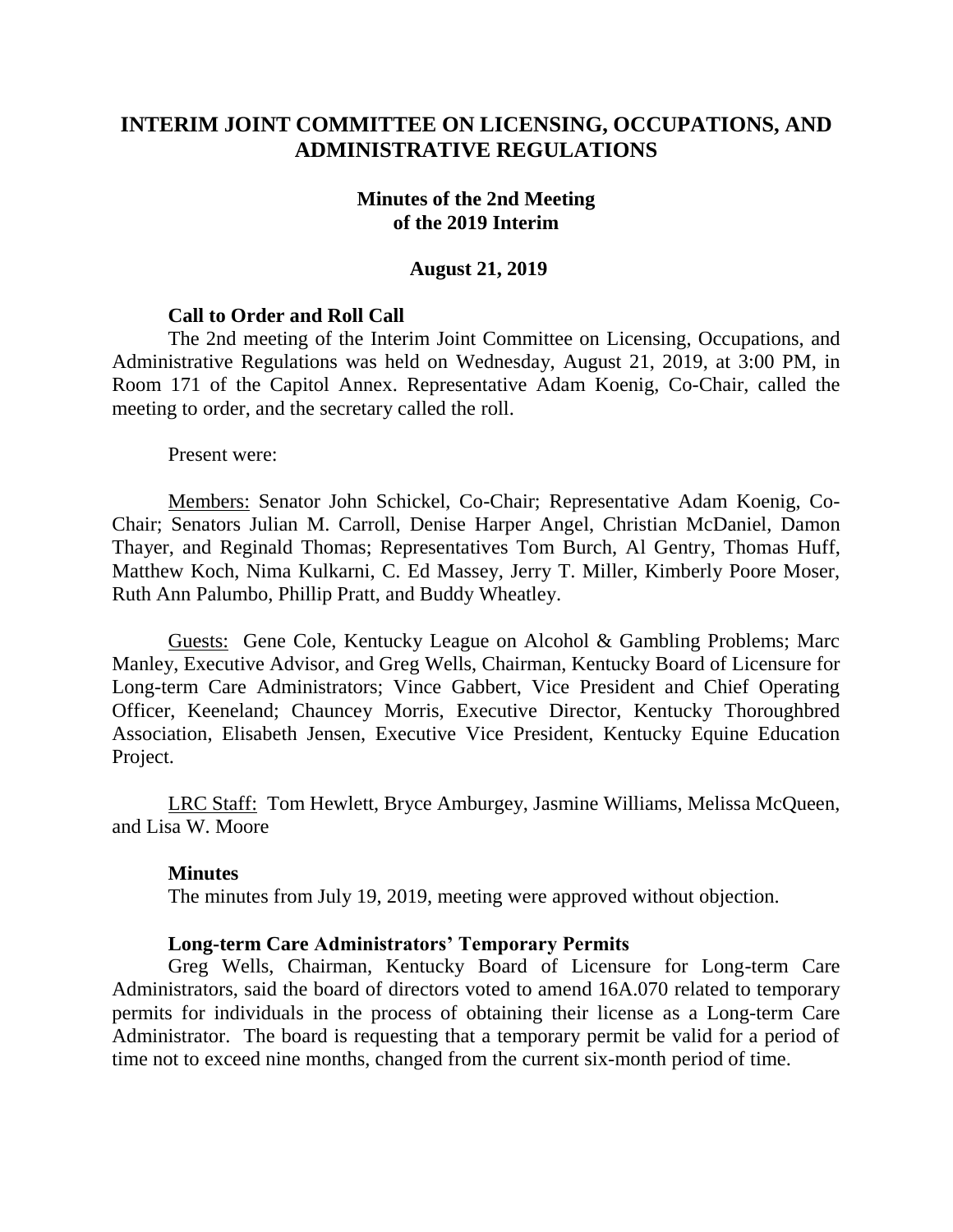Mr. Wells said nursing facilities are required by law to have a licensed, long-term care administrator at all times. When a vacancy occurs, it can be difficult to obtain a licensed long-term care administrator within the typical 30-day resignation timeframe. The facility may be able to hire an interim administrator if a full-time person was not identified prior to the resignation. In this situation, the facility can request that a temporary permit be issued to the individual that has met the minimum education, but not the management experience that would be required.

Per administrative regulation 201 KAR 6:030, the temporary permit applicant must meet all the normal application requirements with the exception of the six months management experience required to obtain full licensure. The board is requesting a change to the statute as the regulations require an applicant to have six months of management experience, but by statute a temporary permit is only valid for six months and it cannot be renewed. He noted this allows very little room for error for the applicant to meet the current licensure requirements. Extending the time period of the temporary permit from six to nine months will help applicants to gain the required experience, and time to prepare and pass the licensure test. In addition, the board can only approve the applicants that have already fulfilled the statutory and regulatory requirements, thus the temporary permit holders license can expire while waiting for final approval of their full licensure application.

Mr. Wells said there are two options to correct the situation. The first is to amend the statute to reduce the management experience required to obtain full licensure, or the second is to amend the statute to extend the amount of time the temporary permit can be used. The board believes extending the length of time a temporary permit can be used from six to nine months allows the applicant a more reasonable amount of time to gain the required management experience while completing the application process towards full licensure.

In response to a question from Representative Burch, Mr. Wells said it would be more detrimental to the patient and the facility to have no one in the position rather than someone new and eager to learn. The individuals have met the minimum educational requirements, they just lack the management experience.

## **Sports Wagering in Kentucky**

Vince Gabbert, Vice President and Chief Operating Officer, Keeneland, thanked Chairman Koenig and Representative Gentry for their leadership on sports wagering this past session. He said House Bill 175/HCS 1 is in great shape to be a vehicle to move this issue forward in the upcoming session. He noted 18 states have implemented some sort of sport wagering with New Jersey leading the way. Indiana will join these states and be in position to take its first wagers on September 1, 2019.

He noted New York has failed to pass sports wagering and that has allowed New Jersey to reap the benefits. He added an anecdotal side note that Monmouth Park, a horse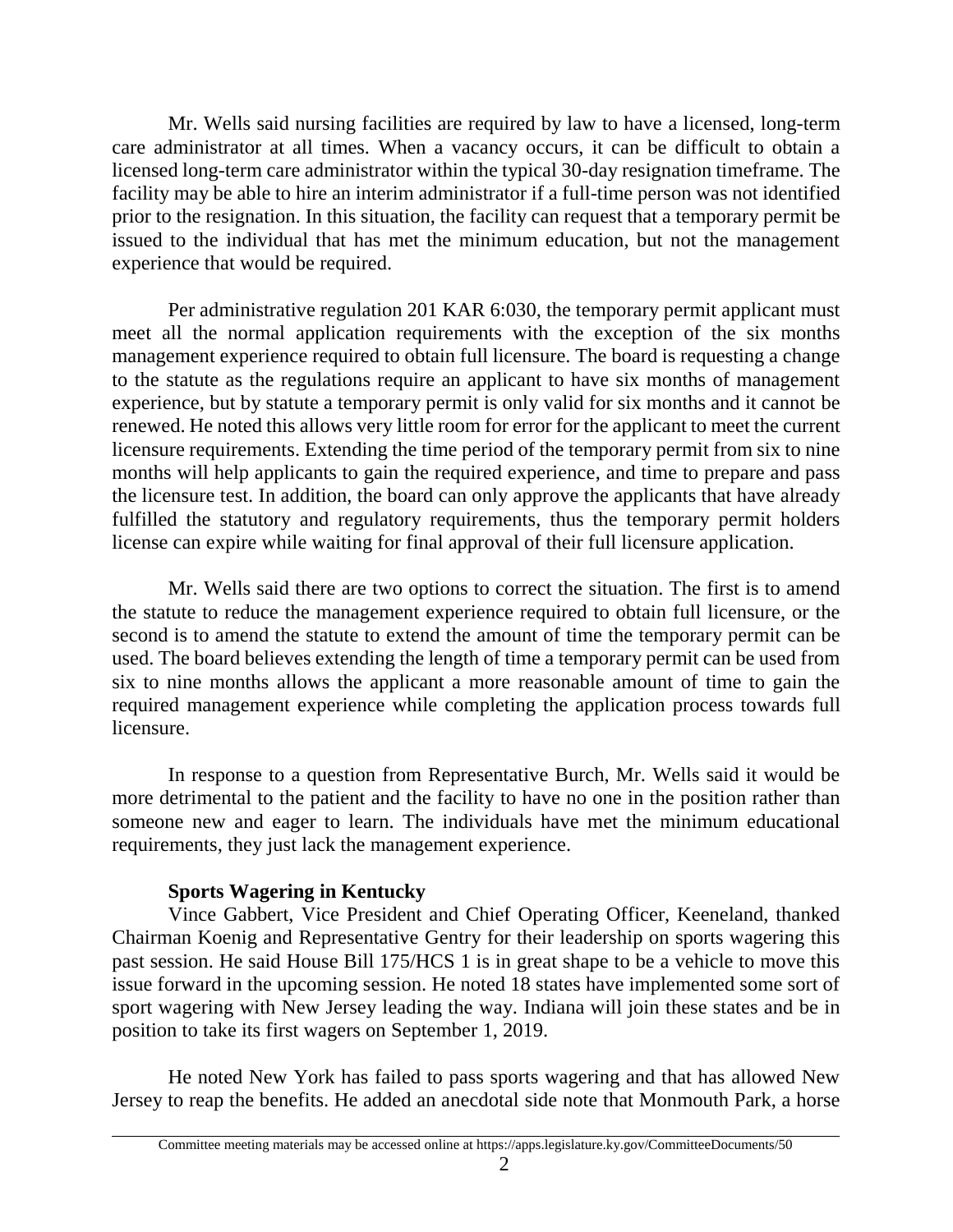track in New Jersey, has experienced a 16 percent increase in its simulcast wagers since implementing sports wagering. He said Chairman Koenig's intent is his piece of legislation is to drive more people to the racetracks and to protect the tracks. The racetracks have the facilities and infrastructure ready to start taking wagers as soon as the legislation is passed. Additionally, he noted there is stair step tax rate in the legislation that allows for a 10 percent tax revenue at the facility, versus an online tax of 14 percent if people bet on their cell phone or a home computer. He said Chairman Koenig's bill, as drafted, could realize about \$20 million in tax revenue for the state. He urged the members to pass this bill during the 2020 Regular Session of the General Assembly.

Responding to a question from Senator Carroll, Mr. Gabbert said the Kentucky Horse Racing Commission would be the appropriate venue to administer and monitor sports wagering in Kentucky. He said the excellent staff, with their level of expertise, could monitor and administer the program flawlessly.

In response to a question from Representative Wheatley, Mr. Gabbert said there are two pots of money at the racetracks for simulcast and live wagering. He said sports wagering will also generate incremental revenue for the racetracks through the sales of food and beverage, sales tax, and the creation of new jobs for tellers. In addition, Mr. Gabbert explained Kentucky can still beat Ohio in implementing sports wagering, but other neighboring states have already passed this legislation. He said mobile geo fencing would be the ideal way to target residents from other states in order to reap the tax benefits of their wagering.

In response to a question from Representative Gentry, Mr. Gabbert spoke strongly against a tax increase on historical racing machines at the racetracks. He noted this is an exciting time for the horse racing industry. Kentucky has seen an increase in horse field size and record purses due to revenue generated by historical racing, with Ellis Park in Henderson leading the way. He said Keeneland is anticipating record purse sizes this fall and Churchill Downs has already revealed allowance races this fall over \$100,000, which is more than competitive with all the other racing jurisdictions. He added that the training centers at the racetracks are at full capacity as a direct result of historical racing. The effective tax rate on historical racing, even though it is a pari-mutuel wager and taxed at the one and a half percent of total handle, is nearly twenty percent of the track's revenue from historical racing. He said the joint venture with the Red Mile racetrack was over \$45 million in 2015. The joint venture with Churchill Downs in the western part of the state will be over a \$200 million investment. He said there is no benefit in applying an additional tax on historical racing which is producing and growing revenue for the state.

Representative Gentry stressed the importance of keeping the mobile betting application in the legislation. He said data from other states shows the importance of mobile betting. People in Kentucky are already making sports wagers on their phones. He noted the success of Derby City Gaming in Louisville, despite the hit it took when casino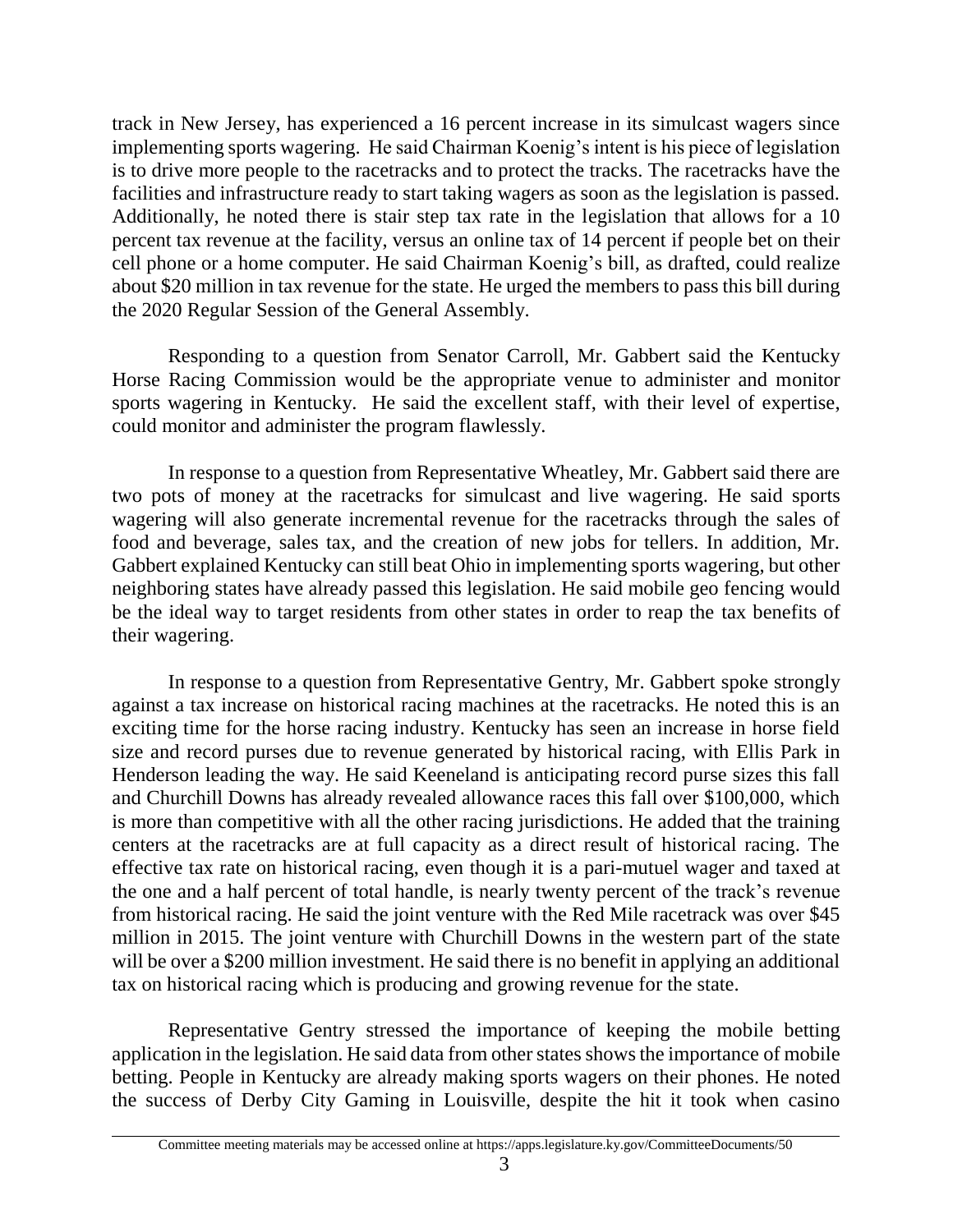gambling was legalized in southern Indiana. It has recovered some of the discretional spending money being spent by Kentucky residents who travel across the bridge to gamble. Mr. Gabbert agreed that people who want to bet on sports are already doing it and Kentucky is just not benefiting financially from the tax revenue.

In response to questions from Chairman Koenig, Mr. Gabbert said all pari-mutuel wagering is taxed on the handle, so even though the pari-mutuel tax rate is 1.5 percent it is paid right off the top and does not change by profit amount for the facility. The pari-mutuel tax helps fund the Kentucky Thoroughbred Development Fund and many other programs besides the contribution into the General Fund. He believes in paying a fair share of tax, but the current tax rate is appropriate for this type of product.

Mr. Gabbert said an eight horse field size is ideal. He said the demand is great and Churchill needs more space to build additional backside facilities due to the high demand for barn space. He said most training facilities in the state are at capacity and owners really would like to keep their horses here instead of shipping them somewhere else to be trained. The residual effect for keeping more horses here is that it generates more jobs, which provides more income to the state.

Senator Thayer commented that there is a good chance to create a bipartisan coalition and pass this legislation out of the Senate next session, especially if it passes out of the House of Representative with strong support. He adamantly opposes any tax rate increase on historical horse racing. He said there is no reason to penalize this growth industry that has been on an upswing for several years while other industries are struggling. He noted these are the good old days for the horse racing industry.

Responding to questions from Senator Thayer, Mr. Gabbert said the tax rate established in Chairman Koenig's legislation is very fair and appropriate compared to neighboring states. He does not feel the tax rates will prohibit participation or stifle growth. The 10.25 percent on-site tax is in line with other states, and the 14 percent online tax rate is appropriate because people will pay for the convenience in placing the wager. He said some people will pay the higher tax rate and still place bets on their phone even though they are physically at the facility because it is a social event in a social setting. Senator Thayer agreed with Representative Gentry on keeping the mobile online component in the legislation.

Mr. Gabbert also responded that they would do the sports wagering installation at the Red Mile, with some small installation at Keeneland only during live racing. Senator Thayer agreed with the installation plan and said he believes the Kentucky Horse Racing Commission is the appropriate regulatory agency. He would not be in favor of administering it under the Kentucky Lottery Corporation, or a new government entity.

Committee meeting materials may be accessed online at https://apps.legislature.ky.gov/CommitteeDocuments/50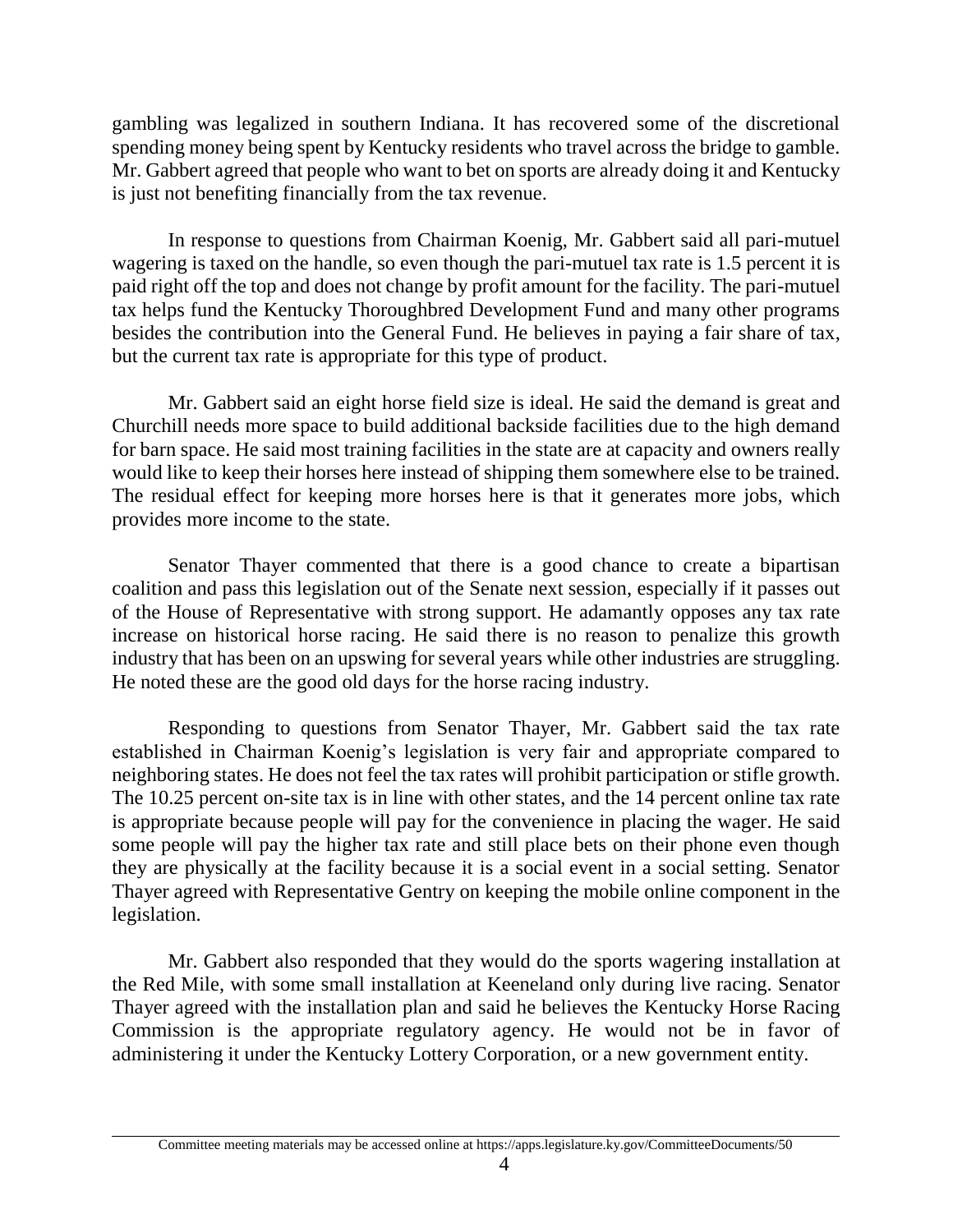Senator McDaniel cautioned the committee to never look at revenue and then work towards policy on any legislation. He said working out the language to make the legislation good public policy should be the first priority and the revenue piece will work it itself out. He also noted the Senator Carroll had prefiled a bill on sports wagering and is a good source of knowledge on the subject.

In response to a question from Senator McDaniel, Chairman Koenig said this is the bill he plans to move forward in the 2020 Regular Session of the General Assembly with a few tweaks. He gave his assurance that there would be no integrity fee in the legislation and Senator McDaniel was pleased. Senator McDaniel cautioned that this is not a panacea and for folks to have patience to yield better results in the long-term as this bill advances forward. He thanked Chairman Koenig for his hard work on the issue and said he felt confident that he and Leader Thayer could iron out their differences to move the bill forward.

Representative Gentry noted for the record that he did not support the idea of a tax increase on historical racing. He noted a few of his Republican colleagues had suggested this increase. Senator Thayer responded that he heard him and understood.

Senator Thomas commented that that he supports the bill and any expansion to the Red Mile. He noted his constituents in Lexington love to frequent the Red Mile racetrack, and it is always very crowded.

Mr. Gene Cole, Assistant Executive Director, Kentucky League on Alcohol & Gambling Problems, testified against the legislation. He noted the detriment in peoples' lives who get addicted to gambling. He said there is no guarantee how much revenue will be produced from gambling, and asked if there was language earmarked in the legislation that all revenue proceeds would be directed to help solve Kentucky's pension crisis. He asked about a provision for gambling addiction and recovery, and prohibiting minors from placing wagers on their cell phones utilizing geo fencing. He summarized by asking if the increased horse field sizes increase danger to the horses.

Representative Koenig thanked Mr. Cole for his comments and opinions.

Chauncey Morris, Executive Director, Kentucky Thoroughbred Association, discussed current labor challenges for the equine industry. Mr. Morris said grooms play an important role on the farm, with Kentucky producing a little under 10,000 foals a year. He said as the economy has started to recover in the United States and Kentucky, the horse farms are having to pay their workers at least 20-30 percent above the minimum wage.

Mr. Morris said the horse industry has utilized a Hispanic labor force for many years just as other agriculture sectors in the Commonwealth have. These workers tend to be particularly good with livestock. The H2-A program is uncapped, but allows only seasonal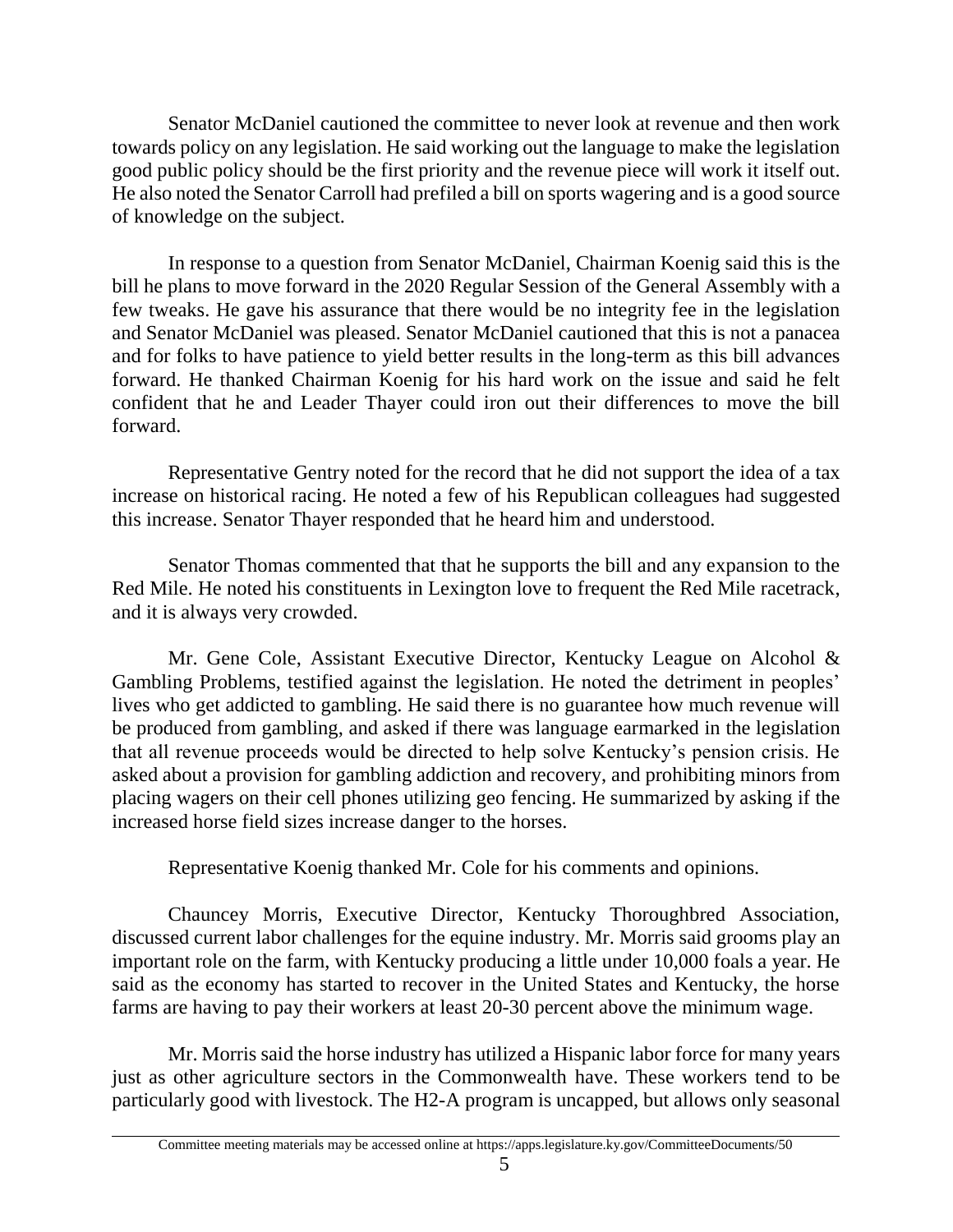versus year-round agriculture workers. He said legal programs tend to decrease illegal immigration from Mexico. He noted 55.8 percent of H2-A certified workers are located in North Carolina, Washington, Florida, Georgia, and California and the products primarily made are tobacco, apples, oranges, peanuts, and one other crop.

Mr. Morris said the H2-B program is capped at 66,000 people, however Congress allowed the addition of 30,000 workers in 2019 as temporary, non-agricultural workers. He said these workers are predominantly used in hospitality and tourism in larger states, and are also utilized by trainers. Kentucky and the equine industry are working on creating a pipeline of these workers for a local labor source in the community. One such example is the partnership and collaboration with Locust Trace AgriScience Center in Lexington.

Mr. Morris compared statistics of Kentucky's foal crops compared to neighboring states. He also discussed the different jobs and salaries within the industry and its direct economic impact.

Ms. Elisabeth Jensen, Executive Vice President, Kentucky Equine Education Project (KEEP), said KEEP's primary mission is to advocate for issues that impact the economics of the horse industry. She said horse farms and trainers have communicated over the last few years that the biggest challenge to their success is an adequate workforce and labor supply. She said it is a critical issue, and is hampering growth within the industry. These are jobs that cannot be mechanized or computerized and will require a living, breathing person.

Ms. Jensen said a partnership was created last year with the Kentucky Chamber Workforce Center to develop an equine workforce talent pipeline to study and fulfill the needs in the industry. She said the project was funded by Churchill Downs, Keeneland, Kentucky Downs, and the Race for Education within the Kentucky Horse Council.

Ms. Jensen discussed some monetary figures of the equine industry's impact on Kentucky. She said \$5.2 billion is the annual state impact of the horse industry, with \$2.75 billion contributing to the gross domestic product of the state. The equine industry produces 60,494 direct and indirect jobs, and is the number one impact on Kentucky's economy, including tourism.

Ms. Jensen said since 2015, Kentucky has seen 55,143 new jobs and 20.2 billion in new business investment. She noted there are 1,191 new or expanded facilities in the state. Kentucky's equine talent pipeline can include farms, trainers, veterinary, equine transportation, and feed mills. She has reached out to employers all across the state to determine worker needs.

Ms. Jensen said feedback was received from several central Kentucky farms and they have identified grooms, night watchmen, and barn foremans as their most critical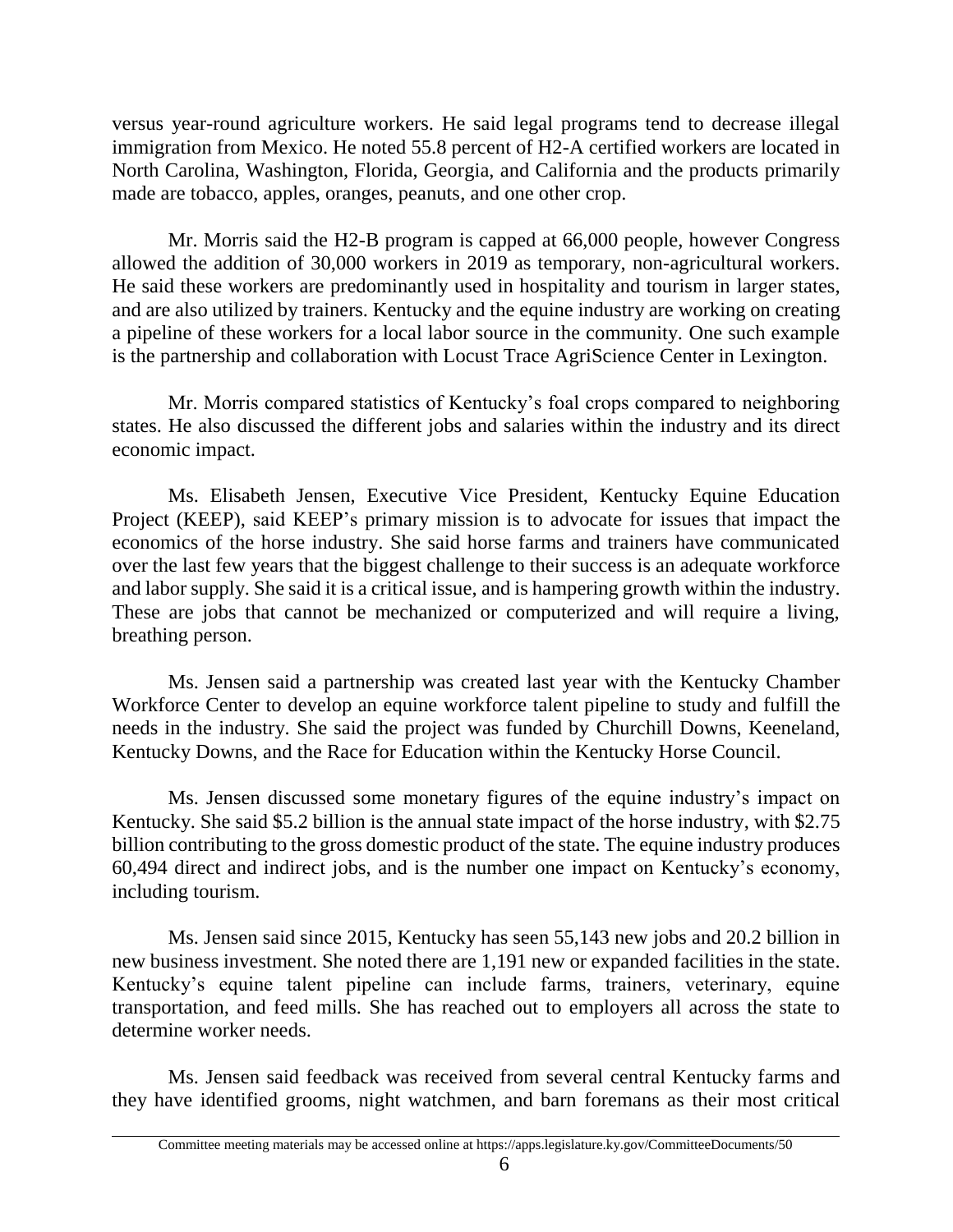positions, while also being their most difficult to fill and retain. As far as equine transportation and shipping, four Kentucky companies have identified CDL drivers and dispatchers as their most critical positions while also being their most difficult to fill.

Representative Koch thanked the presenters for highlighting the labor issues and noted the problems are not unique to the thoroughbred industry or to Kentucky. He said most local farms want to grow and hire more people and the workforce is just not there. Mr. Morris said the farms are not the problem, but finding the people to take care of them.

Responding to a question from Chairman Koenig, Mr. Morris said that the H2-A workers are uncapped, but the public policy problem is that the contracts are not yearround. This is problematic because businesses need the workers for longer amounts of time, and Kentucky loses out to the other states who can employ them for longer periods of time.

Representative Pratt discussed his business and said he had to pass up many projects due to the lack of manpower. He has 38 employees, and eleven of those are H2-B status. He said the H2-A and H2-B worker program are extremely valuable programs that need to be sustained. He noted many American workers fail to show up, and 72 percent fail the initial drug testing. He has no issues with his H2-A and H2-B workers, and they are required to pass background checks. He pays over \$19,000 a year to bring legal H2-A and H2-B workers to his business and work and return home in ten months. He said it is money well spent as America has a real workforce problem.

Senator McDaniel concurred that there are many regions in the Commonwealth with major employment issues. He is experiencing the same type issues as Representative Pratt with his business, and said we need to figure out a way to match employees in desolate regions with no jobs to places where employers cannot find employees to hire. Many farms in his area cannot even find workers for \$15/hour.

In response to Representative Burch, Representative Pratt said he does offer healthcare benefits to his workers and pays most of them over \$20/hour. Representative Burch said most workers will be loyal and work hard if they can make a proper living with healthcare benefits and a good hourly wage.

Representative Miller said he supports strong borders and liberal guest worker programs. He is a strong supporter of H2-A and H2-B workers. In response to a question from Representative Miller, Mr. Morris said Kentucky cannot rely on legal overseas workers, but needs to be proactive and have a trained local workforce that can be promoted and retained within the enterprise. He discussed taking care of workers through a 3400 insurance trust and offering programs to help fight substance abuse issues.

Ms. Jensen discussed the second phase of the partnership with the Kentucky Chamber of Commerce and how it assists finding resources for employees. She said this